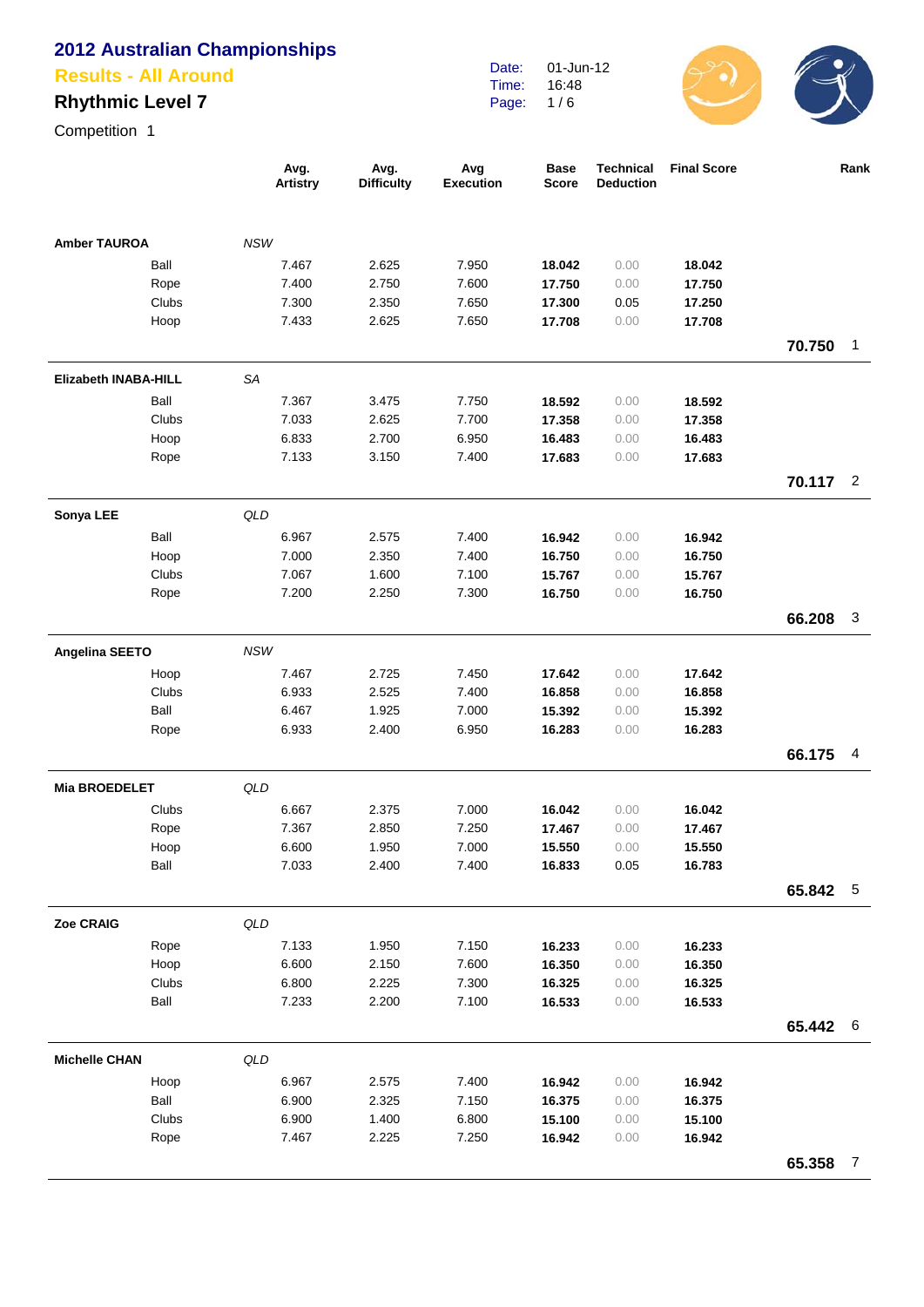#### **Results - All Ar**

### **Rhythmic Level 7**

Competition 1

**Miranda LOSURDO** 

Lauren **KLEMT** 

**Dominique GLASS** 

Sophie COUTTS

**Elizabeth ONIONS** 

| <b>II Around</b><br>evel 7 | alian Championships |                           | Date:<br>Time:<br>Page: | 01-Jun-12<br>16:48<br>2/6   |                                      |                    |        |      |
|----------------------------|---------------------|---------------------------|-------------------------|-----------------------------|--------------------------------------|--------------------|--------|------|
|                            | Avg.<br>Artistry    | Avg.<br><b>Difficulty</b> | Avg<br><b>Execution</b> | <b>Base</b><br><b>Score</b> | <b>Technical</b><br><b>Deduction</b> | <b>Final Score</b> |        | Rank |
| DO                         | <b>NSW</b>          |                           |                         |                             |                                      |                    |        |      |
| Clubs                      | 6.633               | 1.350                     | 6.150                   | 14.133                      | 0.00                                 | 14.133             |        |      |
| Rope                       | 7.200               | 2.250                     | 7.200                   | 16.650                      | 0.00                                 | 16.650             |        |      |
| Hoop                       | 7.033               | 2.750                     | 6.950                   | 16.733                      | 0.00                                 | 16.733             |        |      |
| Ball                       | 7.100               | 2.475                     | 7.650                   | 17.225                      | 0.00                                 | 17.225             |        |      |
|                            |                     |                           |                         |                             |                                      |                    | 64.742 | 8    |
|                            | <b>NSW</b>          |                           |                         |                             |                                      |                    |        |      |
| Clubs                      | 7.067               | 1.975                     | 7.400                   | 16.442                      | 0.00                                 | 16.442             |        |      |
| Ball                       | 7.000               | 2.025                     | 7.200                   | 16.225                      | 0.00                                 | 16.225             |        |      |
| Hoop                       | 6.867               | 2.275                     | 7.000                   | 16.142                      | 0.00                                 | 16.142             |        |      |
| Rope                       | 6.867               | 2.075                     | 6.900                   | 15.842                      | 0.00                                 | 15.842             |        |      |
|                            |                     |                           |                         |                             |                                      |                    | 64.650 | 9    |
| SS                         | <b>NSW</b>          |                           |                         |                             |                                      |                    |        |      |
| Clubs                      | 6.967               | 2.350                     | 7.300                   | 16.617                      | 0.00                                 | 16.617             |        |      |
| Rope                       | 6.600               | 2.450                     | 7.400                   | 16.450                      | 0.00                                 | 16.450             |        |      |
| Ball                       | 6.700               | 1.975                     | 7.000                   | 15.675                      | 0.00                                 | 15.675             |        |      |
| Hoop                       | 6.900               | 2.025                     | 6.850                   | 15.775                      | 0.00                                 | 15.775             |        |      |
|                            |                     |                           |                         |                             |                                      |                    | 64.517 | 10   |
|                            | NZ                  |                           |                         |                             |                                      |                    |        |      |
| Ball                       | 6.633               | 2.350                     | 6.850                   | 15.833                      | 0.00                                 | 15.833             |        |      |
| Rope                       | 6.800               | 2.375                     | 7.200                   | 16.375                      | 0.00                                 | 16.375             |        |      |
| Clubs                      | 6.267               | 2.275                     | 7.350                   | 15.892                      | 0.00                                 | 15.892             |        |      |
| Hoop                       | 6.433               | 2.450                     | 7.050                   | 15.933                      | 0.00                                 | 15.933             |        |      |
|                            |                     |                           |                         |                             |                                      |                    | 64.033 | 11   |
| ۱S                         | <b>NSW</b>          |                           |                         |                             |                                      |                    |        |      |

|                     | Rope         |     | 6.600 | 2.750 | 6.450 | 15.800 | 0.00 | 15.800 |           |    |
|---------------------|--------------|-----|-------|-------|-------|--------|------|--------|-----------|----|
|                     | Clubs        |     | 6.700 | 2.200 | 7.150 | 16.050 | 0.00 | 16.050 |           |    |
|                     | Ball         |     | 6.867 | 2.100 | 6.700 | 15.667 | 0.00 | 15.667 |           |    |
|                     | Hoop         |     | 6.800 | 2.250 | 7.450 | 16.500 | 0.00 | 16.500 |           |    |
|                     |              |     |       |       |       |        |      |        | 64.017    | 12 |
| <b>Lucy NINNES</b>  |              | QLD |       |       |       |        |      |        |           |    |
|                     | Ball         |     | 6.733 | 2.800 | 7.150 | 16.683 | 0.00 | 16.683 |           |    |
|                     | <b>Clubs</b> |     | 6.600 | 1.875 | 7.150 | 15.625 | 0.00 | 15.625 |           |    |
|                     | Rope         |     | 6.767 | 1.800 | 6.750 | 15.317 | 0.00 | 15.317 |           |    |
|                     | Hoop         |     | 6.767 | 2.150 | 7.200 | 16.117 | 0.00 | 16.117 |           |    |
|                     |              |     |       |       |       |        |      |        | 63.742 13 |    |
| <b>Rosie HARDIE</b> |              | ΝZ  |       |       |       |        |      |        |           |    |
|                     | Ball         |     | 6.400 | 2.350 | 6.600 | 15.350 | 0.05 | 15.300 |           |    |
|                     | Rope         |     | 6.700 | 2.350 | 6.800 | 15.850 | 0.00 | 15.850 |           |    |
|                     | Clubs        |     | 6.167 | 2.325 | 7.150 | 15.642 | 0.00 | 15.642 |           |    |
|                     | Hoop         |     | 6.633 | 2.475 | 6.950 | 16.058 | 0.00 | 16.058 |           |    |
|                     |              |     |       |       |       |        |      |        | 62.850    | 14 |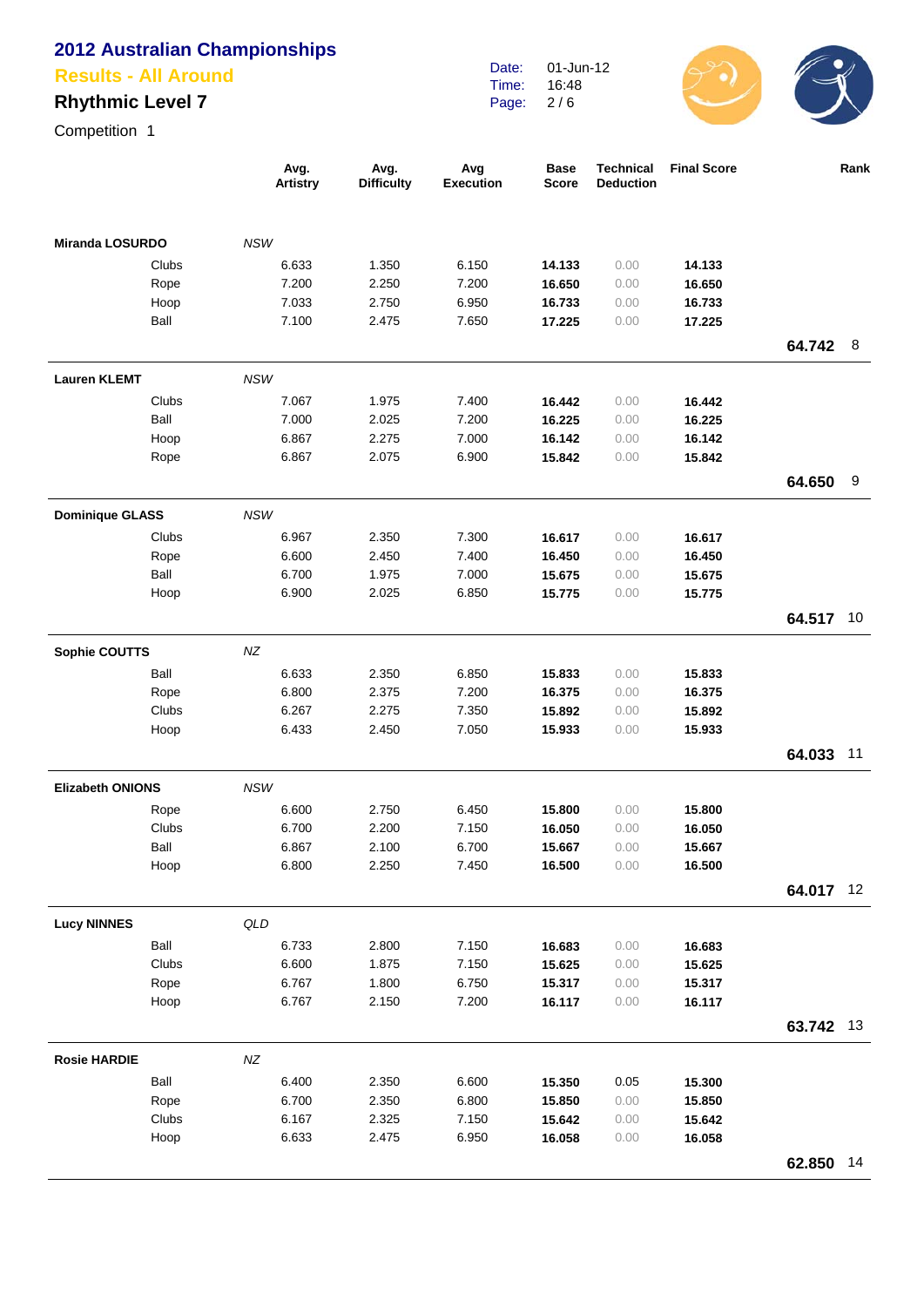#### **Results - All Around**

# **Rhythmic Level 7**

Competition 1

| Date: | 01-Jun-12 |  |
|-------|-----------|--|
| Time: | 16:48     |  |
| Page: | 3/6       |  |



|                        |            | Avg.<br><b>Artistry</b> | Avg.<br><b>Difficulty</b> | Avg<br><b>Execution</b> | <b>Base</b><br><b>Score</b> | <b>Technical</b><br><b>Deduction</b> | <b>Final Score</b> |           | Rank |
|------------------------|------------|-------------------------|---------------------------|-------------------------|-----------------------------|--------------------------------------|--------------------|-----------|------|
| <b>Akane MATSUMOTO</b> | NZ         |                         |                           |                         |                             |                                      |                    |           |      |
| Ball                   |            | 6.733                   | 2.575                     | 7.050                   | 16.358                      | 0.00                                 | 16.358             |           |      |
| Rope                   |            | 6.567                   | 2.500                     | 6.500                   | 15.567                      | 0.00                                 | 15.567             |           |      |
| Hoop                   |            | 6.400                   | 2.475                     | 6.800                   | 15.675                      | 0.00                                 | 15.675             |           |      |
| Clubs                  |            | 6.700                   | 1.450                     | 6.950                   | 15.100                      | 0.00                                 | 15.100             |           |      |
|                        |            |                         |                           |                         |                             |                                      |                    | 62.700    | 15   |
| <b>Georgia GENTIS</b>  | VIC        |                         |                           |                         |                             |                                      |                    |           |      |
| Ball                   |            | 6.900                   | 2.225                     | 6.800                   | 15.925                      | 0.20                                 | 15.725             |           |      |
| Hoop                   |            | 6.733                   | 2.625                     | 7.150                   | 16.508                      | 0.10                                 | 16.408             |           |      |
| Clubs                  |            | 6.800                   | 1.800                     | 6.700                   | 15.300                      | 0.00                                 | 15.300             |           |      |
| Rope                   |            | 6.333                   | 1.900                     | 6.400                   | 14.633                      | 0.00                                 | 14.633             |           |      |
|                        |            |                         |                           |                         |                             |                                      |                    | 62.067    | 16   |
| <b>Kira MILLIKAN</b>   | SA         |                         |                           |                         |                             |                                      |                    |           |      |
| Hoop                   |            | 6.700                   | 1.925                     | 6.900                   | 15.525                      | 0.00                                 | 15.525             |           |      |
| Ball                   |            | 6.633                   | 3.025                     | 6.950                   | 16.608                      | 0.00                                 | 16.608             |           |      |
| Rope                   |            | 6.467                   | 2.450                     | 6.050                   | 14.967                      | 0.00                                 | 14.967             |           |      |
| Clubs                  |            | 6.300                   | 2.000                     | 6.450                   | 14.750                      | 0.00                                 | 14.750             |           |      |
|                        |            |                         |                           |                         |                             |                                      |                    | 61.850 17 |      |
| <b>Chiara SHIM</b>     | QLD        |                         |                           |                         |                             |                                      |                    |           |      |
| Ball                   |            | 6.433                   | 2.225                     | 7.150                   | 15.808                      | 0.00                                 | 15.808             |           |      |
| Hoop                   |            | 6.600                   | 1.825                     | 6.650                   | 15.075                      | 0.00                                 | 15.075             |           |      |
| Rope                   |            | 7.000                   | 1.550                     | 7.250                   | 15.800                      | 0.00                                 | 15.800             |           |      |
| Clubs                  |            | 6.767                   | 1.425                     | 6.700                   | 14.892                      | 0.00                                 | 14.892             |           |      |
|                        |            |                         |                           |                         |                             |                                      |                    | 61.575    | 18   |
| <b>Melissa THOMSON</b> | NZ         |                         |                           |                         |                             |                                      |                    |           |      |
| Hoop                   |            | 5.833                   | 2.450                     | 6.350                   | 14.633                      | 0.00                                 | 14.633             |           |      |
| Rope                   |            | 6.700                   | 2.250                     | 7.150                   | 16.100                      | 0.00                                 | 16.100             |           |      |
| Clubs                  |            | 6.467                   | 2.075                     | 6.900                   | 15.442                      | 0.00                                 | 15.442             |           |      |
| Ball                   |            | 6.167                   | 2.625                     | 6.600                   | 15.392                      | 0.00                                 | 15.392             |           |      |
|                        |            |                         |                           |                         |                             |                                      |                    | 61.567 19 |      |
| <b>Talia GRESHAM</b>   | <b>NSW</b> |                         |                           |                         |                             |                                      |                    |           |      |
| Ball                   |            | 6.533                   | 1.925                     | 7.100                   | 15.558                      | 0.00                                 | 15.558             |           |      |
| Rope                   |            | 6.700                   | 2.075                     | 7.300                   | 16.075                      | 0.00                                 | 16.075             |           |      |
| Clubs                  |            | 6.933                   | 2.125                     | 7.250                   | 16.308                      | 0.00                                 | 16.308             |           |      |
| Hoop                   |            | 6.033                   | 1.550                     | 5.950                   | 13.533                      | 0.00                                 | 13.533             |           |      |
|                        |            |                         |                           |                         |                             |                                      |                    | 61.475 20 |      |
| <b>Elise ALLAN</b>     | NSW        |                         |                           |                         |                             |                                      |                    |           |      |
| Hoop                   |            | 6.633                   | 2.100                     | 7.200                   | 15.933                      | 0.00                                 | 15.933             |           |      |
| Ball                   |            | 6.800                   | 1.800                     | 6.600                   | 15.200                      | 0.00                                 | 15.200             |           |      |
| Clubs                  |            | 6.833                   | 1.950                     | 6.950                   | 15.733                      | 0.00                                 | 15.733             |           |      |
| Rope                   |            | 6.333                   | 2.075                     | 6.100                   | 14.508                      | 0.00                                 | 14.508             |           |      |
|                        |            |                         |                           |                         |                             |                                      |                    | 61.375 21 |      |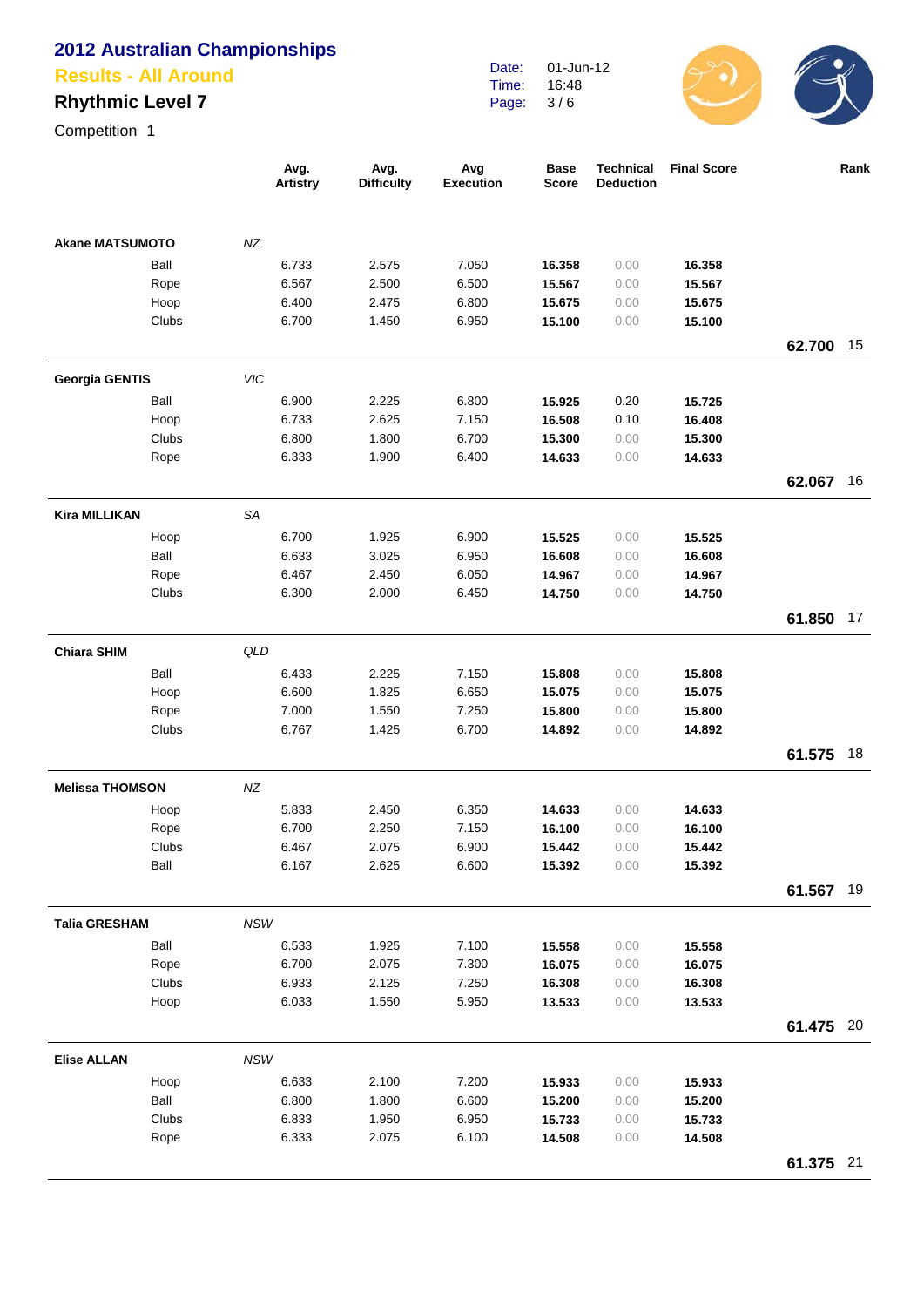#### **Results - All Around**

# **Rhythmic Level 7**

Competition 1

|                              |       |           | Avg.<br><b>Artistry</b> | Avg.<br><b>Difficulty</b> | Avg<br><b>Execution</b> | <b>Base</b><br><b>Score</b> | <b>Technical</b><br><b>Deduction</b> | <b>Final Score</b> |           | Rank |
|------------------------------|-------|-----------|-------------------------|---------------------------|-------------------------|-----------------------------|--------------------------------------|--------------------|-----------|------|
| <b>Thisbe ARMANASCO</b>      |       | WA        |                         |                           |                         |                             |                                      |                    |           |      |
|                              | Rope  |           | 6.467                   | 2.475                     | 6.250                   | 15.192                      | 0.00                                 | 15.192             |           |      |
|                              | Clubs |           | 6.400                   | 1.475                     | 6.350                   | 14.225                      | 0.00                                 | 14.225             |           |      |
|                              | Ball  |           | 6.633                   | 2.000                     | 6.850                   | 15.483                      | 0.00                                 | 15.483             |           |      |
|                              | Hoop  |           | 6.467                   | 2.075                     | 7.100                   | 15.642                      | 0.00                                 | 15.642             |           |      |
|                              |       |           |                         |                           |                         |                             |                                      |                    | 60.542 22 |      |
| <b>Sally EVANS</b>           |       | WA        |                         |                           |                         |                             |                                      |                    |           |      |
|                              | Rope  |           | 6.467                   | 2.300                     | 6.400                   | 15.167                      | 0.00                                 | 15.167             |           |      |
|                              | Clubs |           | 6.200                   | 1.650                     | 5.850                   | 13.700                      | 0.00                                 | 13.700             |           |      |
|                              | Hoop  |           | 6.667                   | 2.000                     | 6.750                   | 15.417                      | 0.00                                 | 15.417             |           |      |
|                              | Ball  |           | 6.467                   | 2.275                     | 7.100                   | 15.842                      | 0.00                                 | 15.842             |           |      |
|                              |       |           |                         |                           |                         |                             |                                      |                    | 60.125 23 |      |
| <b>Catherine LYNDON</b>      |       | <b>SA</b> |                         |                           |                         |                             |                                      |                    |           |      |
|                              | Ball  |           | 6.133                   | 2.075                     | 6.650                   | 14.858                      | 0.00                                 | 14.858             |           |      |
|                              | Rope  |           | 6.533                   | 2.275                     | 6.450                   | 15.258                      | 0.00                                 | 15.258             |           |      |
|                              | Clubs |           | 6.833                   | 1.925                     | 6.550                   | 15.308                      | 0.00                                 | 15.308             |           |      |
|                              | Hoop  |           | 6.600                   | 1.650                     | 6.350                   | 14.600                      | 0.00                                 | 14.600             |           |      |
|                              |       |           |                         |                           |                         |                             |                                      |                    | 60.025 24 |      |
| <b>Rachel HALL</b>           |       | VIC       |                         |                           |                         |                             |                                      |                    |           |      |
|                              | Hoop  |           | 6.333                   | 2.100                     | 6.850                   | 15.283                      | 0.05                                 | 15.233             |           |      |
|                              | Ball  |           | 6.333                   | 1.700                     | 6.700                   | 14.733                      | 0.00                                 | 14.733             |           |      |
|                              | Clubs |           | 6.333                   | 1.275                     | 7.000                   | 14.608                      | 0.00                                 | 14.608             |           |      |
|                              | Rope  |           | 6.400                   | 1.675                     | 6.900                   | 14.975                      | 0.00                                 | 14.975             |           |      |
|                              |       |           |                         |                           |                         |                             |                                      |                    | 59.550    | 25   |
| <b>Emma DUNCAN</b>           |       | WA        |                         |                           |                         |                             |                                      |                    |           |      |
|                              | Rope  |           | 6.300                   | 2.025                     | 5.950                   | 14.275                      | 0.00                                 | 14.275             |           |      |
|                              | Clubs |           | 6.300                   | 1.050                     | 6.550                   | 13.900                      | 0.00                                 | 13.900             |           |      |
|                              | Ball  |           | 6.900                   | 2.625                     | 7.400                   | 16.925                      | 0.00                                 | 16.925             |           |      |
|                              | Hoop  |           | 6.000                   | 1.625                     | 6.650                   | 14.275                      | 0.00                                 | 14.275             |           |      |
|                              |       |           |                         |                           |                         |                             |                                      |                    | 59.375 26 |      |
| <b>Chloe MILLAR</b>          |       | SA        |                         |                           |                         |                             |                                      |                    |           |      |
|                              | Hoop  |           | 6.300                   | 2.750                     | 6.600                   | 15.650                      | 0.00                                 | 15.650             |           |      |
|                              | Rope  |           | 6.233                   | 2.250                     | 6.100                   | 14.583                      | 0.00                                 | 14.583             |           |      |
|                              | Ball  |           | 6.467                   | 2.025                     | 6.800                   | 15.292                      | 0.00                                 | 15.292             |           |      |
|                              | Clubs |           | 6.233                   | 1.675                     | 5.900                   | 13.808                      | 0.00                                 | 13.808             | 59.333 27 |      |
|                              |       |           |                         |                           |                         |                             |                                      |                    |           |      |
| <b>Isabelle BENNETT-SWAN</b> | Hoop  | WA        | 6.100                   | 1.825                     | 6.350                   | 14.275                      | 0.20                                 | 14.075             |           |      |
|                              | Ball  |           | 6.333                   | 2.275                     | 6.500                   | 15.108                      | 0.00                                 | 15.108             |           |      |
|                              | Clubs |           | 6.500                   | 1.850                     | 6.500                   | 14.850                      | 0.00                                 | 14.850             |           |      |
|                              | Rope  |           | 6.333                   | 2.300                     | 6.600                   | 15.233                      | 0.00                                 | 15.233             |           |      |
|                              |       |           |                         |                           |                         |                             |                                      |                    | 59.267 28 |      |

Date: Time: Page: 01-Jun-12 16:48 4 / 6

 $\overline{\phantom{a}}$ 

 $\mathcal{S}(\mathbf{C})$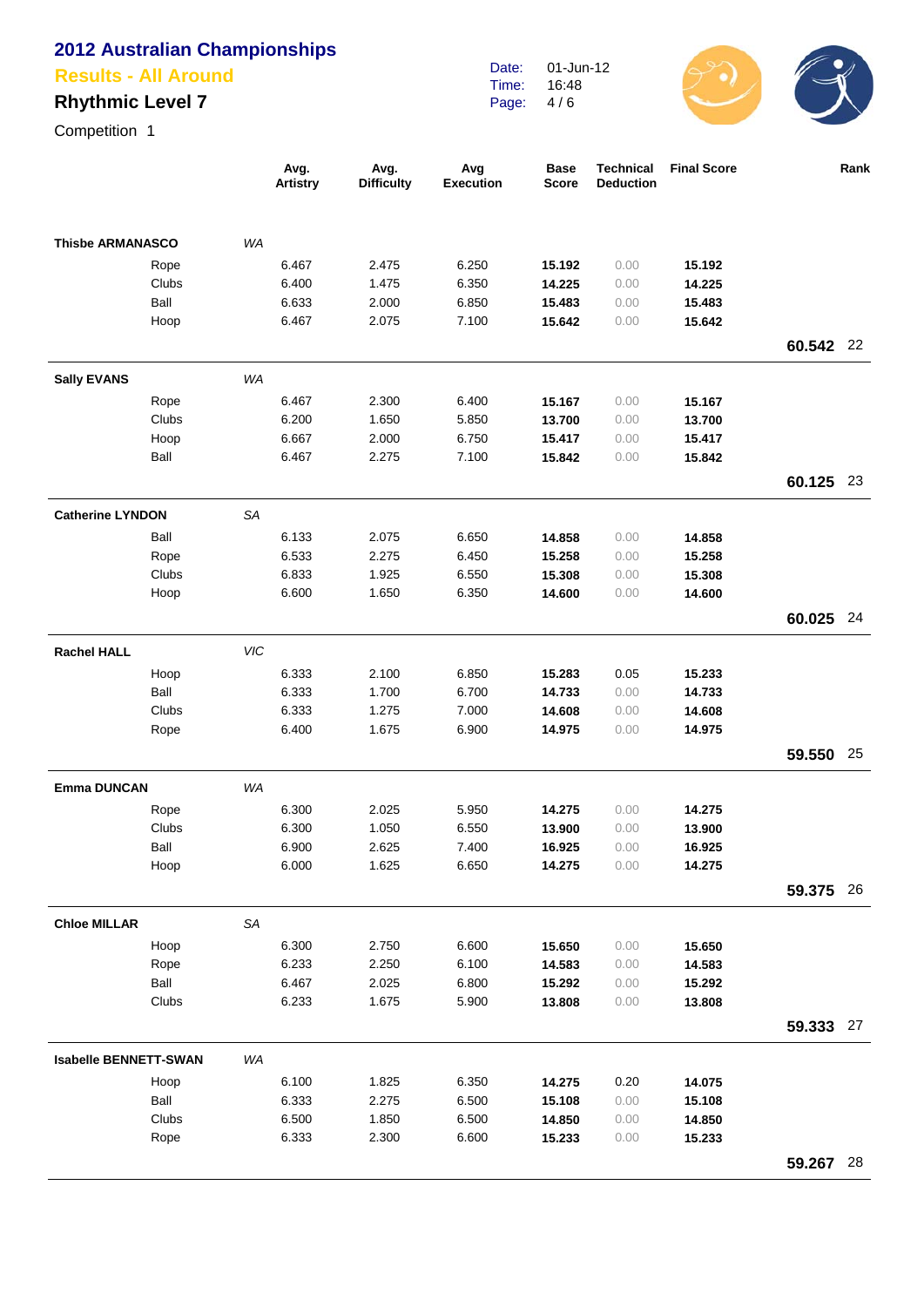**Avg. Artistry**

#### **Results - All Around**

# **Rhythmic Level 7**

Competition 1

|                   | Date:<br>Time:<br>Page: | 01-Jun-12<br>16:48<br>5/6 |                  |                    |
|-------------------|-------------------------|---------------------------|------------------|--------------------|
| Avg.              | Avg                     | <b>Base</b>               | <b>Technical</b> | <b>Final Score</b> |
| <b>Difficulty</b> | <b>Execution</b>        | <b>Score</b>              | <b>Deduction</b> |                    |

**Rank**

| <b>Ashleigh LAW</b>         |              | SA         |       |       |        |      |        |           |    |
|-----------------------------|--------------|------------|-------|-------|--------|------|--------|-----------|----|
|                             | Rope         | 5.900      | 2.125 | 6.100 | 14.125 | 0.00 | 14.125 |           |    |
|                             | Hoop         | 6.333      | 2.175 | 6.300 | 14.808 | 0.00 | 14.808 |           |    |
|                             | Ball         | 6.433      | 2.725 | 6.700 | 15.858 | 0.00 | 15.858 |           |    |
|                             | Clubs        | 6.067      | 2.075 | 6.100 | 14.242 | 0.00 | 14.242 |           |    |
|                             |              |            |       |       |        |      |        | 59.033 29 |    |
|                             |              |            |       |       |        |      |        |           |    |
| <b>Olivia MELVIN</b>        |              | QLD        |       |       |        |      |        |           |    |
|                             | Ball         | 6.300      | 1.625 | 6.450 | 14.375 | 0.00 | 14.375 |           |    |
|                             | Clubs        | 6.800      | 1.150 | 6.550 | 14.500 | 0.40 | 14.100 |           |    |
|                             | Rope         | 6.667      | 2.150 | 7.100 | 15.917 | 0.00 | 15.917 |           |    |
|                             | Hoop         | 6.467      | 1.425 | 6.500 | 14.392 | 0.00 | 14.392 |           |    |
|                             |              |            |       |       |        |      |        | 58.783    | 30 |
| <b>Lucy SARGEANT</b>        |              | <b>VIC</b> |       |       |        |      |        |           |    |
|                             | Hoop         | 6.067      | 2.025 | 6.500 | 14.592 | 0.00 | 14.592 |           |    |
|                             | Ball         | 5.967      | 1.900 | 6.250 | 14.117 | 0.00 | 14.117 |           |    |
|                             | Clubs        | 6.567      | 1.350 | 6.600 | 14.517 | 0.00 | 14.517 |           |    |
|                             | Rope         | 6.333      | 2.025 | 6.900 | 15.258 | 0.00 | 15.258 |           |    |
|                             |              |            |       |       |        |      |        | 58.483 31 |    |
| <b>Rachael BAULDERSTONE</b> |              | <b>SA</b>  |       |       |        |      |        |           |    |
|                             | Ball         | 6.600      | 2.400 | 6.950 | 15.950 | 0.00 | 15.950 |           |    |
|                             | Rope         | 5.933      | 1.700 | 5.950 | 13.583 | 0.00 | 13.583 |           |    |
|                             | Clubs        | 6.300      | 1.125 | 6.550 | 13.975 | 0.00 | 13.975 |           |    |
|                             | Hoop         | 6.700      | 1.400 | 6.500 | 14.600 | 0.00 | 14.600 |           |    |
|                             |              |            |       |       |        |      |        | 58.108 32 |    |
| Amily KOLOMOISKY            |              | <b>VIC</b> |       |       |        |      |        |           |    |
|                             |              | 6.200      | 2.050 | 6.400 | 14.650 | 0.00 | 14.650 |           |    |
|                             | Rope<br>Hoop | 5.867      | 2.100 | 6.300 | 14.267 | 0.40 | 13.867 |           |    |
|                             | Ball         | 6.233      | 2.225 | 6.500 | 14.958 | 0.40 | 14.558 |           |    |
|                             | Clubs        | 6.533      | 1.700 | 6.400 | 14.633 | 0.00 | 14.633 |           |    |
|                             |              |            |       |       |        |      |        | 57.708 33 |    |
|                             |              |            |       |       |        |      |        |           |    |
| <b>Tahlia HUDSON</b>        |              | QLD        |       |       |        |      |        |           |    |
|                             | Hoop         | 6.700      | 1.225 | 6.650 | 14.575 | 0.20 | 14.375 |           |    |
|                             | Clubs        | 6.767      | 1.275 | 6.900 | 14.942 | 0.00 | 14.942 |           |    |
|                             | Ball         | 6.267      | 2.125 | 6.650 | 15.042 | 0.00 | 15.042 |           |    |
|                             | Rope         | 5.933      | 1.500 | 5.850 | 13.283 | 0.00 | 13.283 |           |    |
|                             |              |            |       |       |        |      |        | 57.642 34 |    |
| <b>Olivia MORONEY</b>       |              | SA         |       |       |        |      |        |           |    |
|                             | Ball         | 6.300      | 1.975 | 6.600 | 14.875 | 0.00 | 14.875 |           |    |
|                             | Hoop         | 6.100      | 1.075 | 6.250 | 13.425 | 0.00 | 13.425 |           |    |
|                             | Clubs        | 6.800      | 1.475 | 7.100 | 15.375 | 0.00 | 15.375 |           |    |
|                             | Rope         | 6.267      | 1.075 | 6.150 | 13.492 | 0.00 | 13.492 |           |    |
|                             |              |            |       |       |        |      |        | 57.167 35 |    |